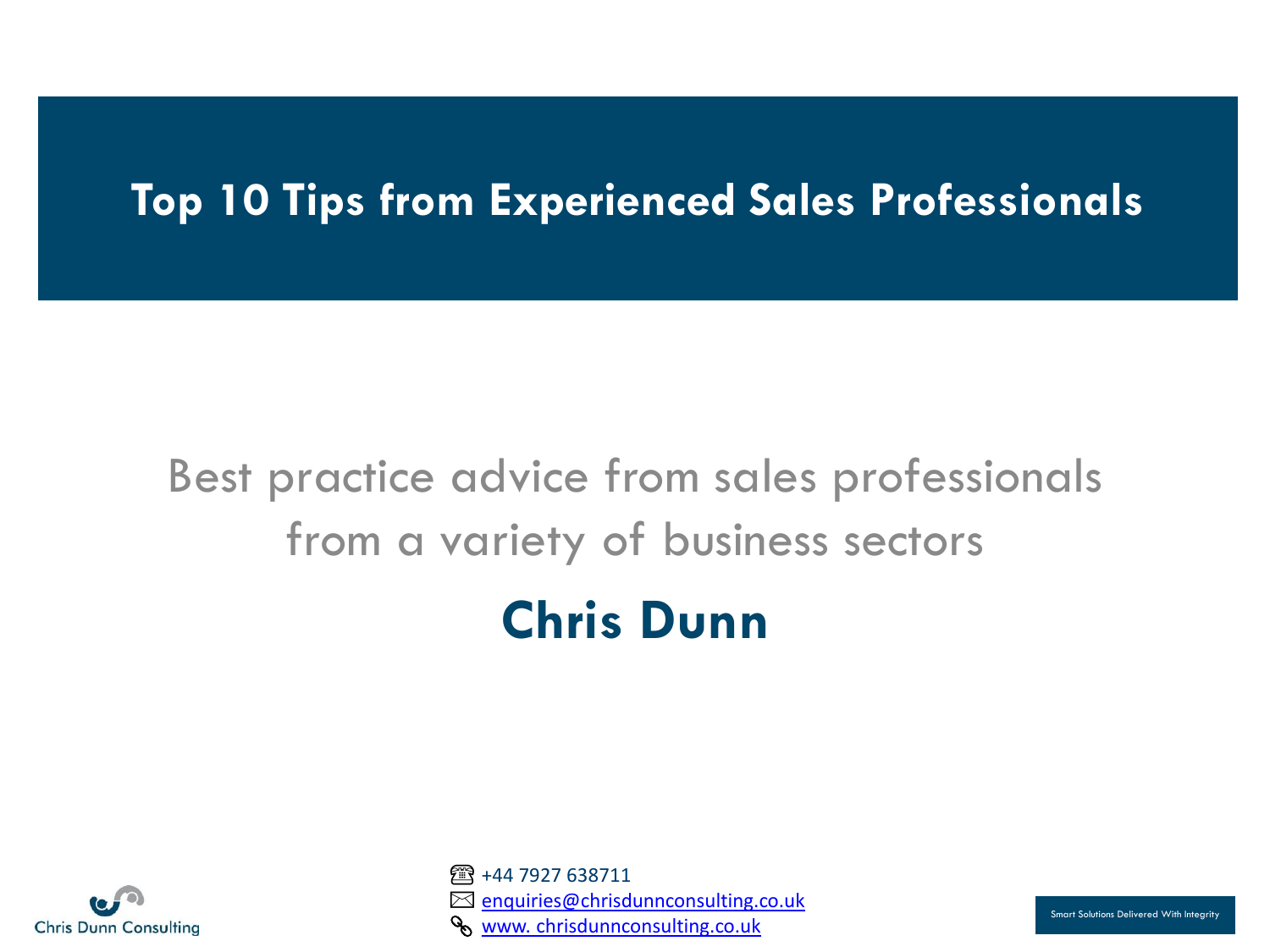#### **Tip 1: "Get Personal"**



"Take an active interest in customers as people first and buyers second.

People buy from people that they know, like and trust."

**Alan – Technical Sales**

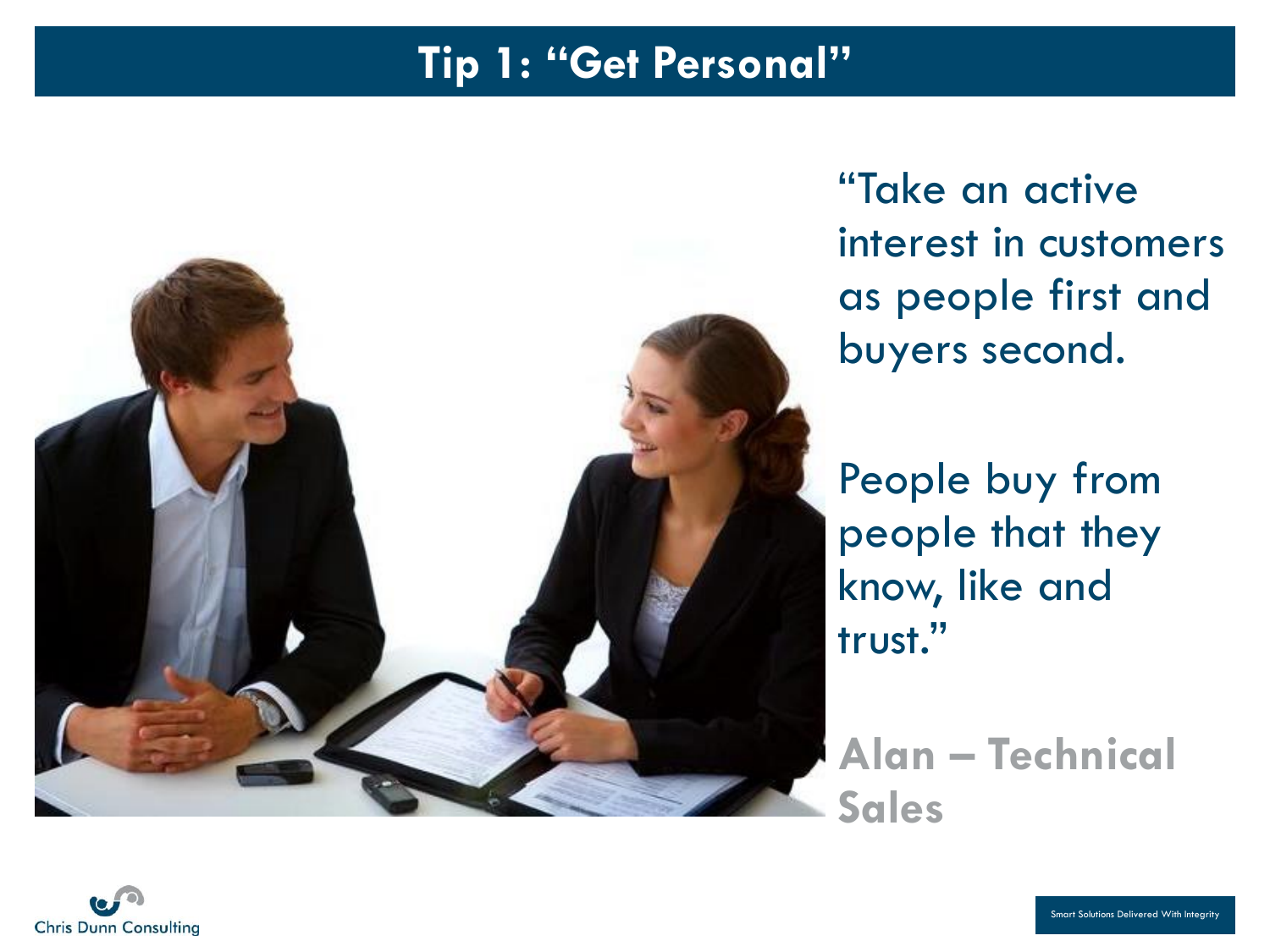#### **Tip 2: "Think Win - Win"**



"Understand your buyer's personal motivations as well as their business aims.

Help them to reach their targets and you will achieve yours too."

**Eric – Security System Sales**

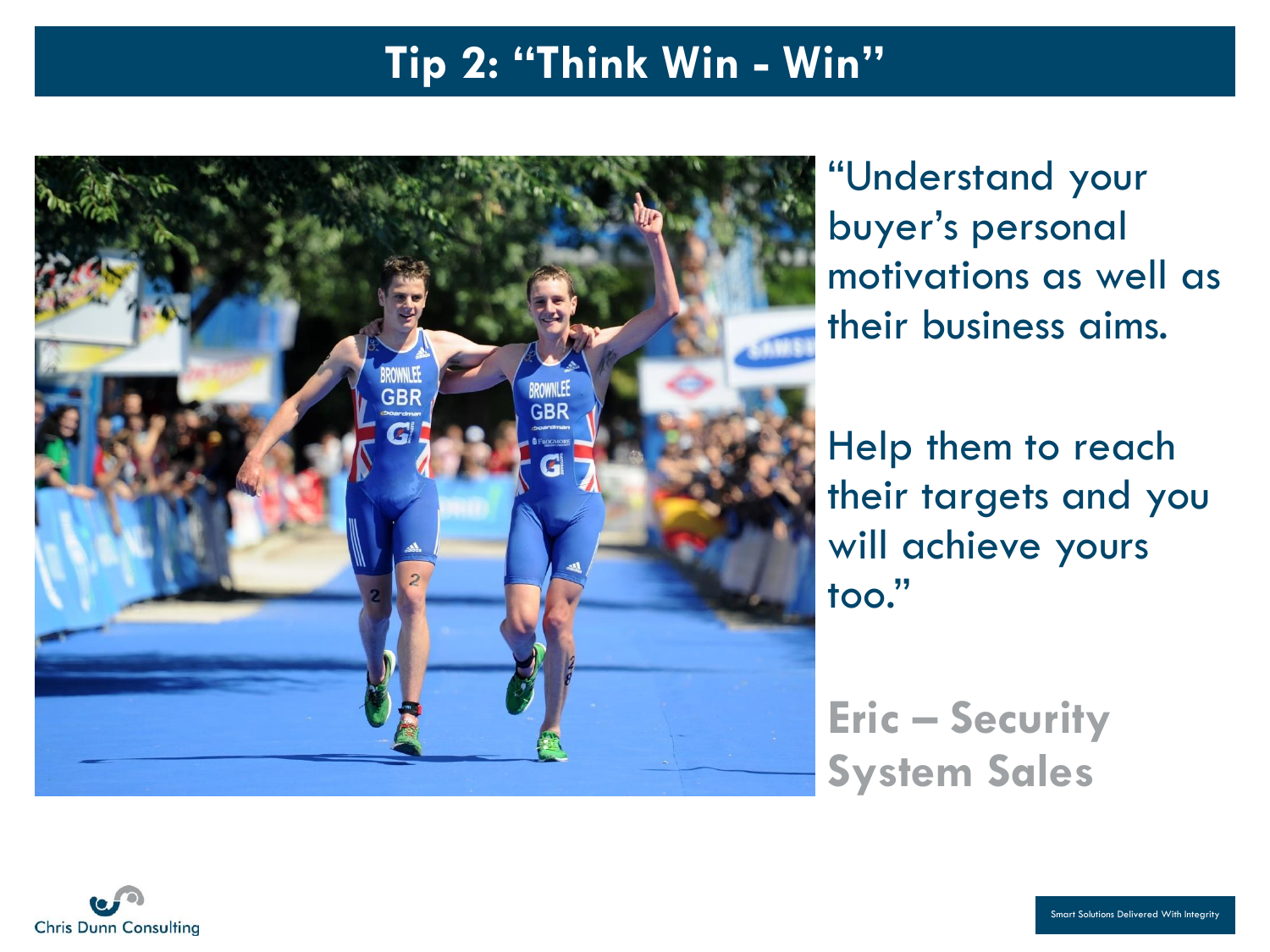#### **Tip 3: "Start Afresh"**



"Don't pick up where a failing supplier left off.

Go back to basics and start afresh with new thinking and different solutions.

Your customer will thank you for it"

**David – Property Management Sales**

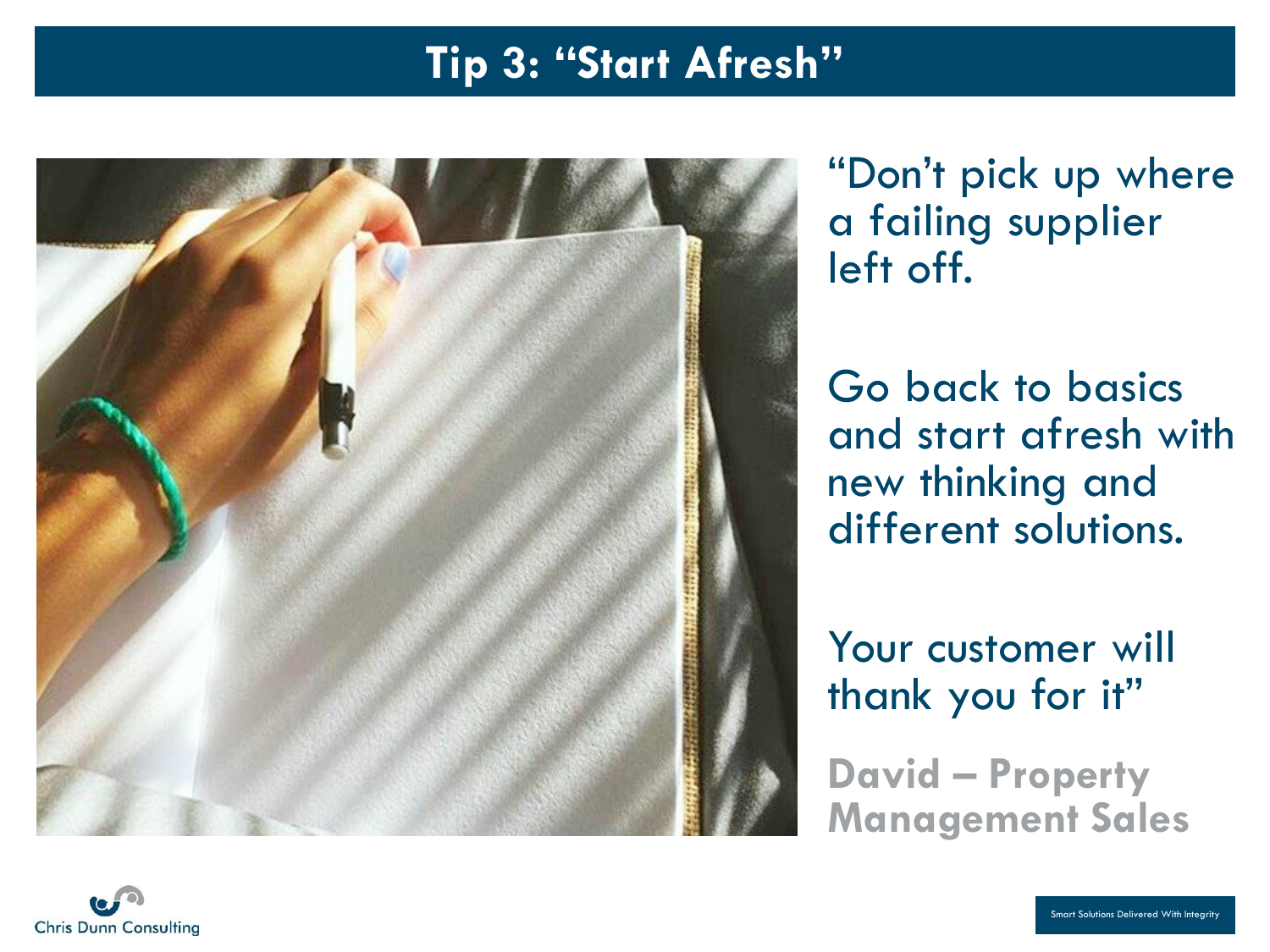## **Tip 4: "Minimise Risk"**



"There's always the fear of the unknown and the risk of change.

Minimise the risk by providing performance guarantees and help your buyer to make the change."

**Paul – Insurance Sales**

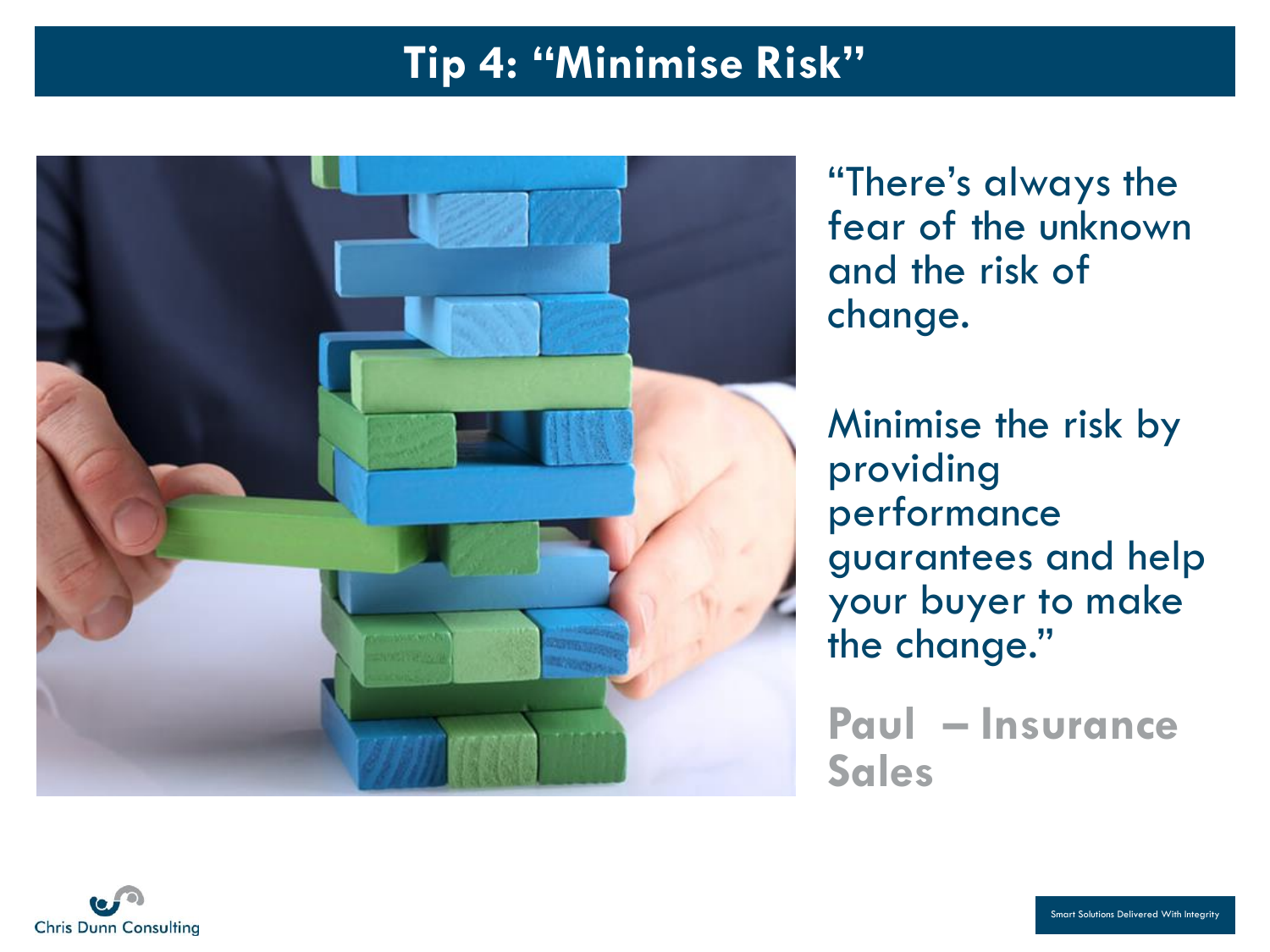#### **Tip 5: "Is There A Budget?"**



"Remember **BANT**. Budget, need, authority and timing.

If any of these are missing, you are wasting your time and will not make the sale."

**Gary – Capital Equipment Sales**

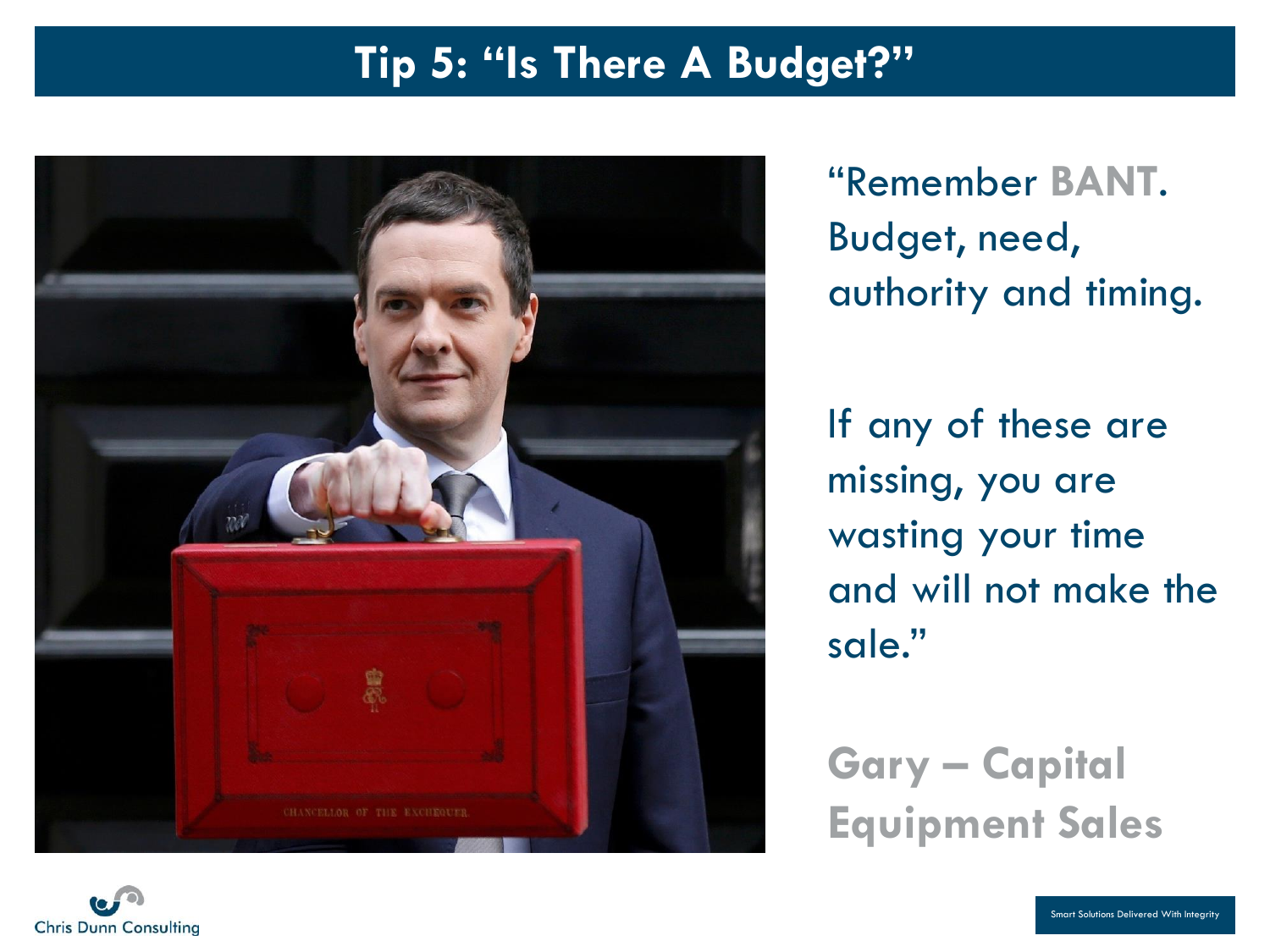## **Tip 6: "Make It Visual"**



"If you want to be seen, then you've got to get visual. Especially with millennials.

Even highly technical subjects like tax need to be brought to life – dull presentations just don't cut it any more."

**Ed – Tax Consultant**

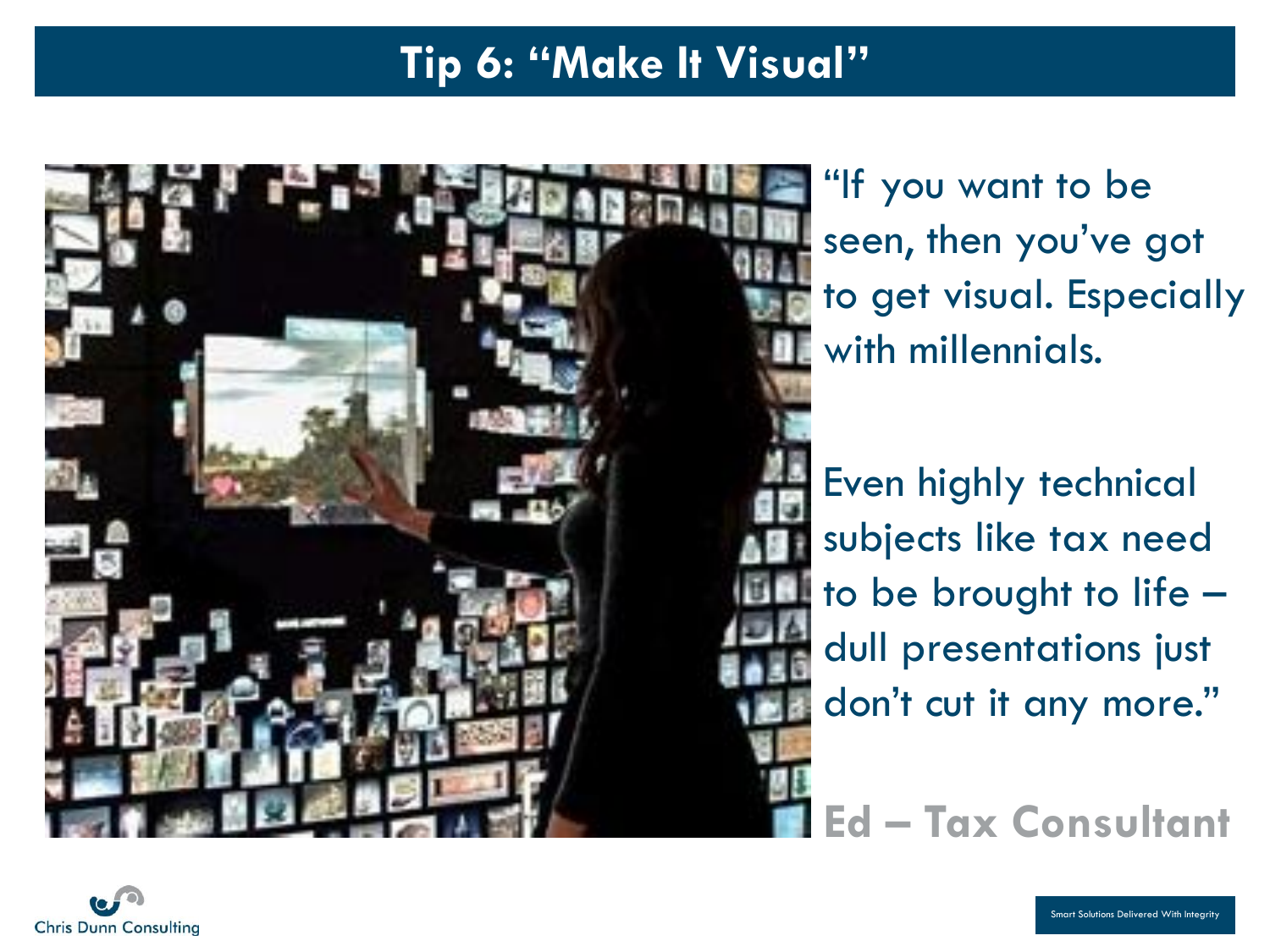#### **Tip 7: "Prove It!"**



"You've got to back up your words with proof.

Reviews, case studies and testimonials help your customer understand the true benefits you offer."

#### **Steve – FMCG Sales**

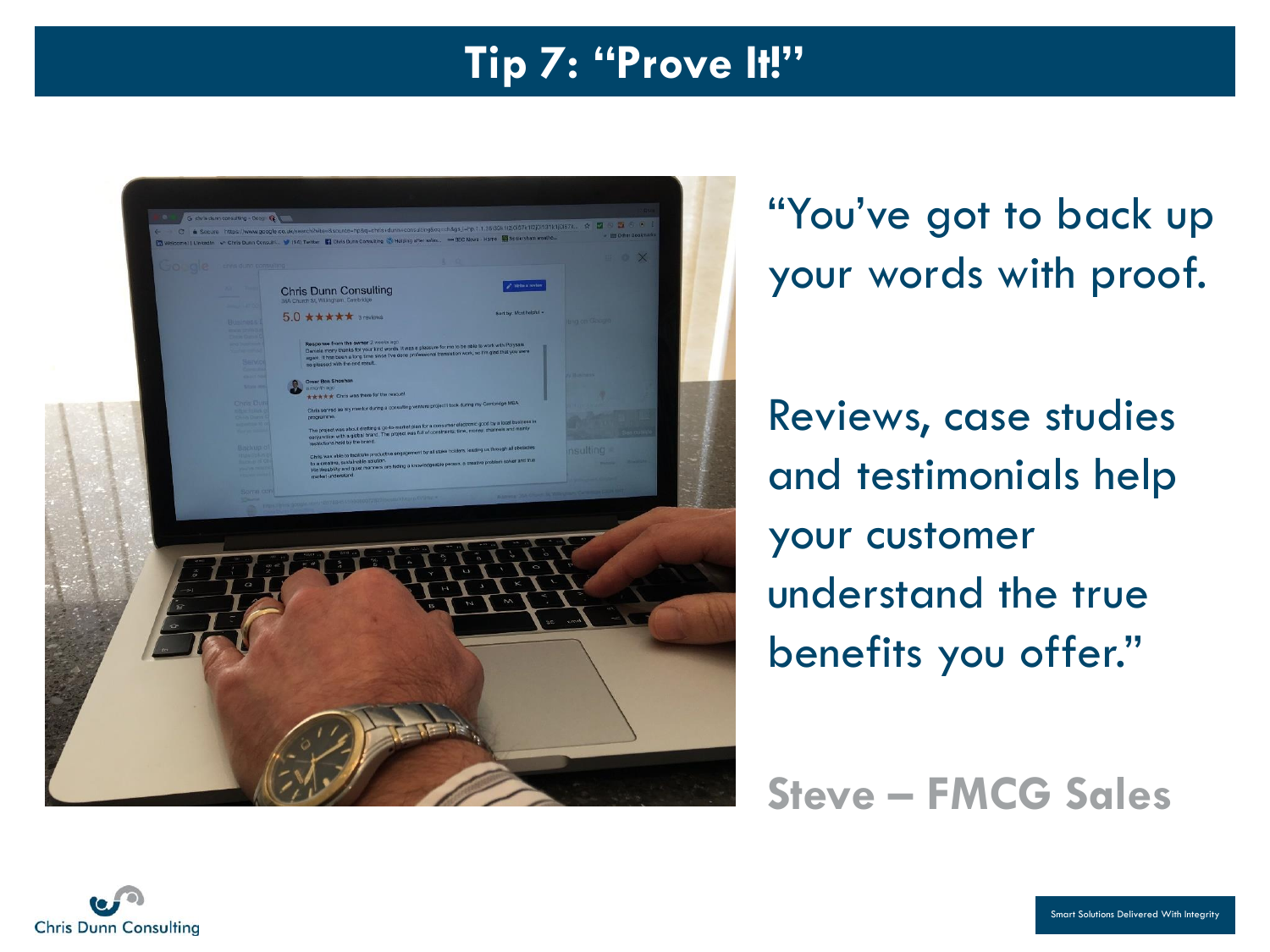#### **Tip 8: "Don't Push It"**



"Don't push prepackaged products. Tailor your solution to fit

Don't force the sale - Allow your customers to buy when they are ready"

**Ben – Telesales**

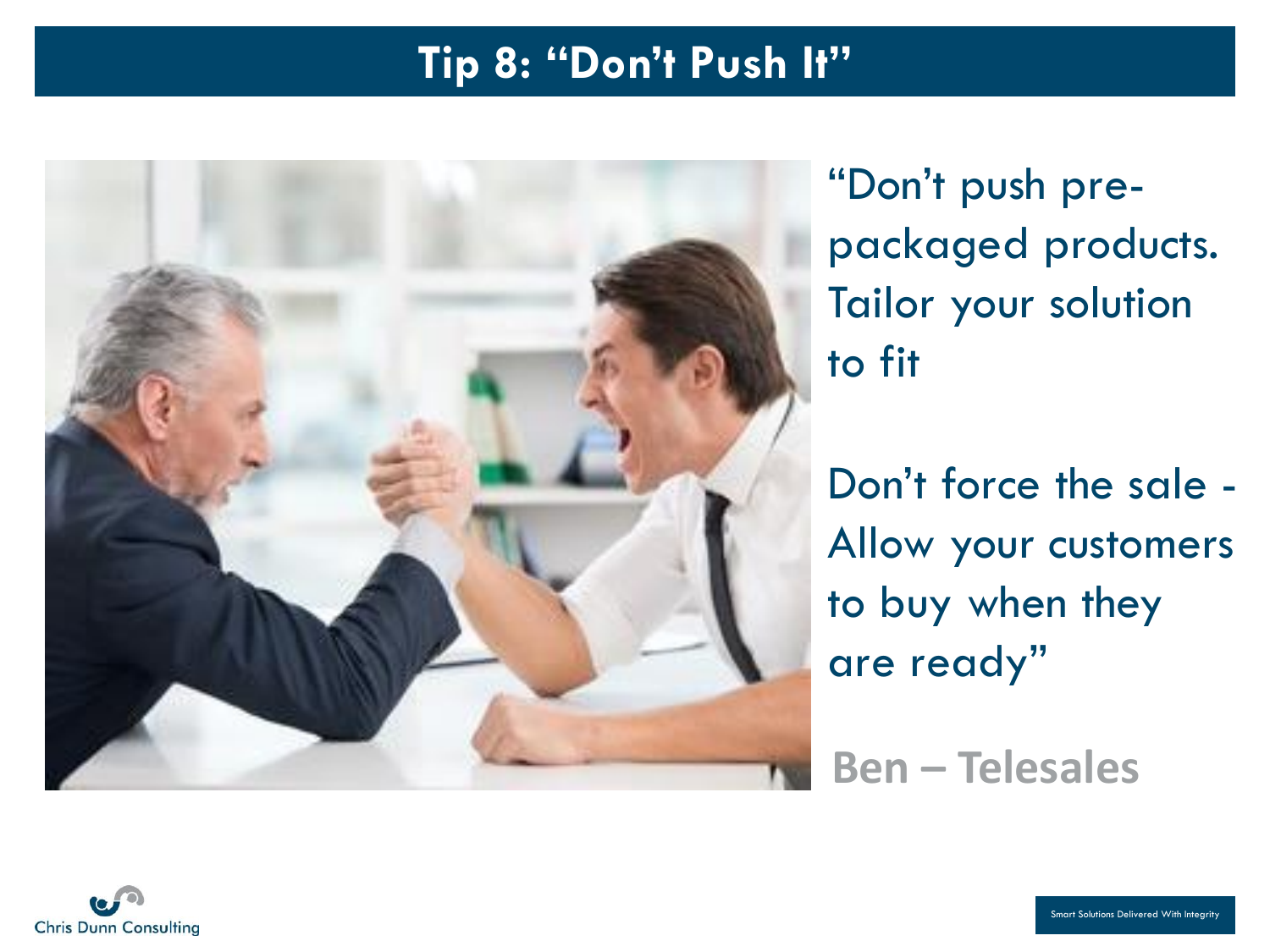## **Tip 9: "You Can Say No"**



"Don't be afraid to say "no" to the wrong solution.

Offer alternative options and be prepared to walk away.

No deal is better than a bad deal."

**Nitin – Strategic Sales**

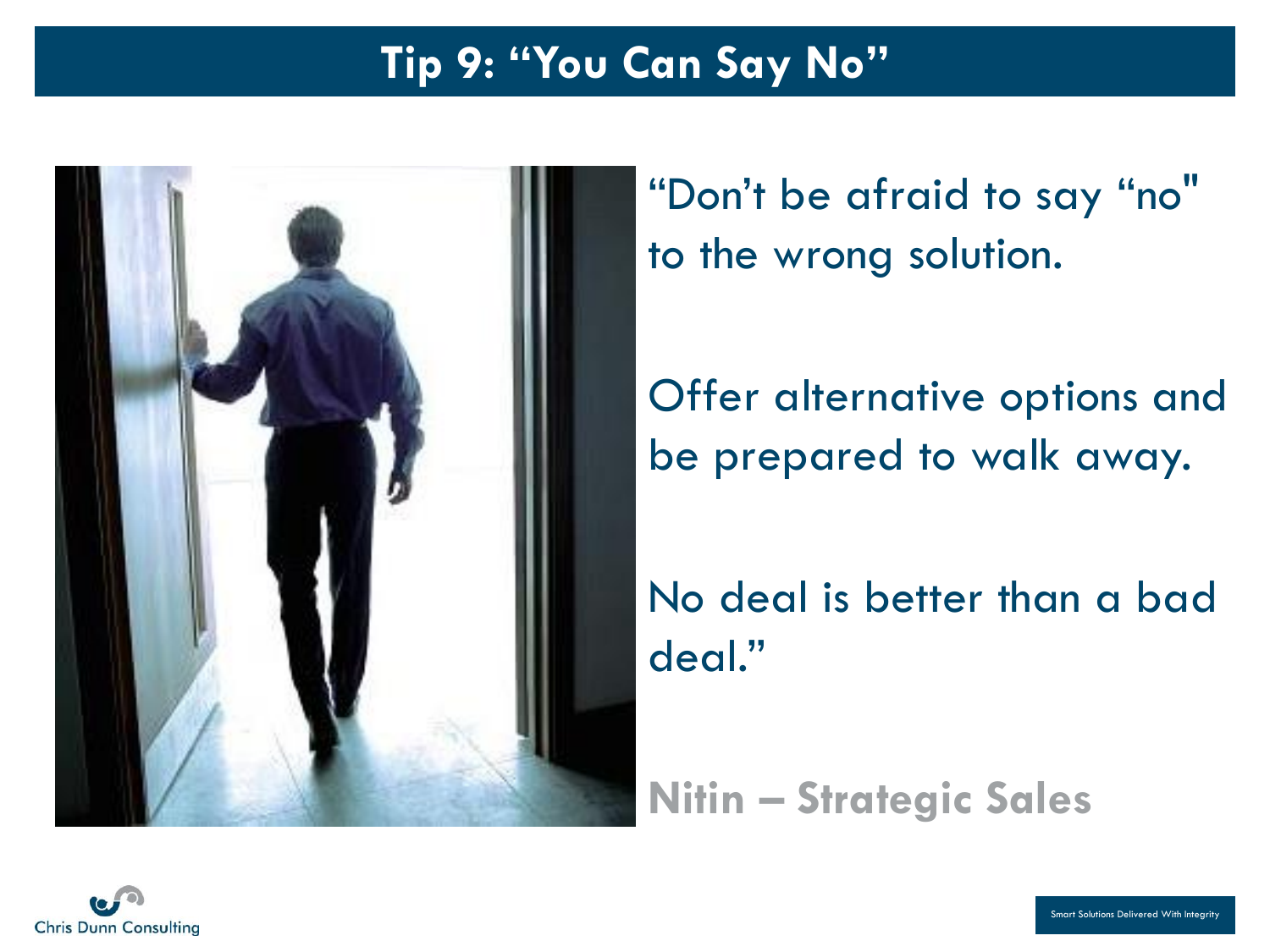#### **Tip 10: "Always Over Deliver"**



"The single best thing a sales person can do is deliver on their promises.

You build your reputation not by what you say but by what you do. Your reward is repeat business."

**Ben – Financial Services**

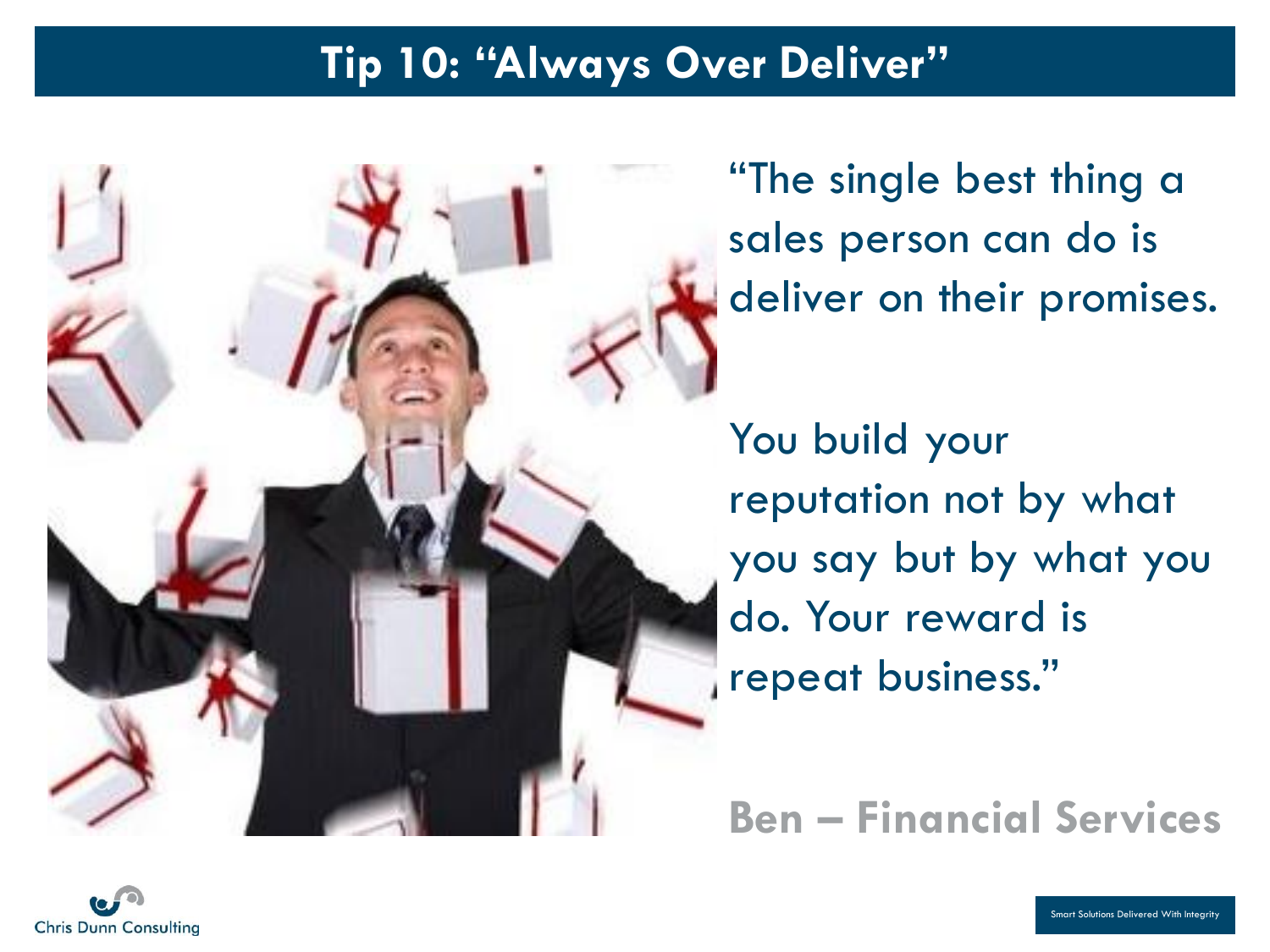#### **Bonus Tip: "Always Add Value"**



"Most sales only happen after your prospect has bought into you and your company and what you can do for them and their organisation.

Think first about what you can give and not what you can get."

**Chris – Business**  Learn more about [value-added selling](http://bit.ly/2nfutx5) **Consultant**